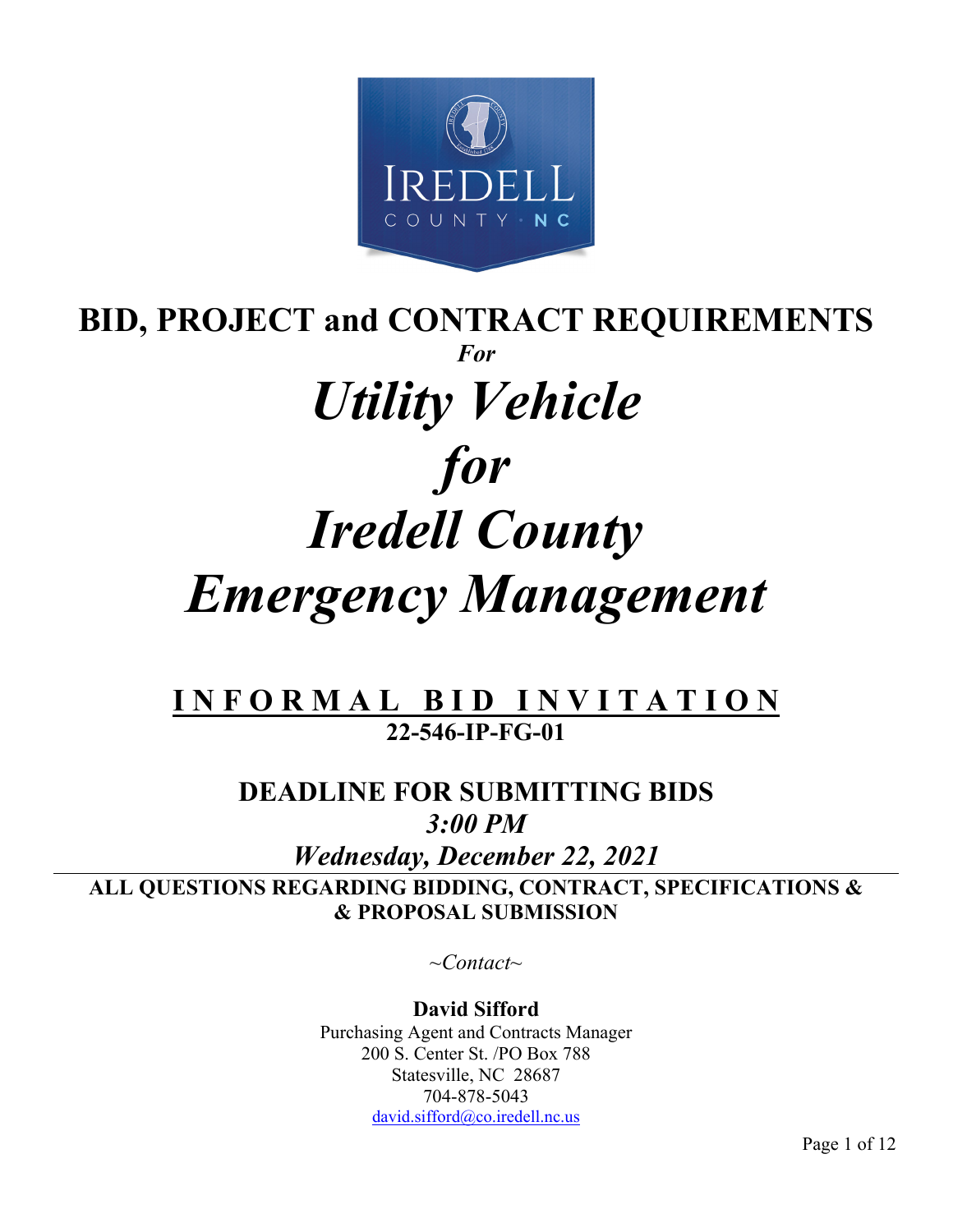# **CONTENTS**

#### **A. INTRODUCTION**

#### **B. GENERAL BID & DOCUMENT REQUIREMENTS**

#### **C. GENERAL CONTRACT TERMS AND CONDITIONS**

#### **D. MINIMUM INSURANCE REQUIREMENTS**

#### **E. GENERAL AND TECHNICAL SPECIFICATIONS, ETC.**

#### **F. BID SHEET AND CONTRACT TERMS ACCEPTANCE PAGE**

#### **A. INTRODUCTION**

Iredell County intends to award a purchase contract to a single vendor who provides the lowest bid most advantageous to the County. Iredell County is soliciting for the purchase of a new Kubota RTV-X1140 Worksite Utility Vehicle or **comparable manufacturer utility vehicle** meeting the minimum specifications as outlined in the specification section of this bid. Time is of the essence for this purchase and, therefore, the length of time from order to delivery is a deciding factor. **Federal Homeland Security** funds will be used to purchase the unit for this program and all expenditures must meet all grant requirements. The Seller shall make all necessary inquiries to correctly identify the source of funding for the contract. If the source of funds for a contract is federal funds, the following federal provisions may apply pursuant to 2 C.F.R § 200.326 and 2 C.F.R. Part 200, Appendix II (as applicable), unless a more stringent state or local law or regulation is applicable: Equal Employment Opportunity (41 C.F.R. Part 60); Davis-Bacon Act (40 U.S.C. 3141-3148; Copeland "Anti-Kickback" Act (40 U.S.C. 3145); Contract Work Hours and Safety Standards Act (40 U.S.C. 3701-3708); Clean Air Act (42 U.S.C.7401-7671q.) and the Federal Water Pollution Control Act (33 U.S.C.1251-1387); Debarment and Suspension (Executive Orders 12549 and 12689); Byrd-Anti-Lobbying Amendment (31 U.S.C 1352; Procurement of Recovered Materials (2 C.F.R §200.322) and Record Retention Requirements (2 C.F.R. §200.324).

Iredell County reserves the right to accept or reject any or all bids or proposals and to award in the best interest of the County.

Informal bids, subject to the conditions made a part hereof, will be received at this office **through and until 3:00 PM, Wednesday, December 22, 2021** for furnishing and delivering the commodity as described herein. As per North Carolina G.S. 143-131, all informal bids received become public information after award has been made.

**Please note that bids are subject to rejection unless submitted on the enclosed forms**. Please follow all instruction regarding proper bid assembly and delivery instructions.

All questions regarding Bid Process, Documents, Bid and Contract Terms & Conditions and Specifications outlined in this RFB must be submitted in writing by email to the Purchasing & Contracts Manager no later than **2:00 PM – Wednesday, December 15, 2021** and will be answered soon after close. Responses to all questions received will be made in writing and sent to all known bid holders by addendum. Bid information will be available on the County's webpage - http://www.co.iredell.nc.us/481/Current-Bids-RFPs

David Sifford Purchasing & Contracts Manager david.sifford@co.iredell.nc.us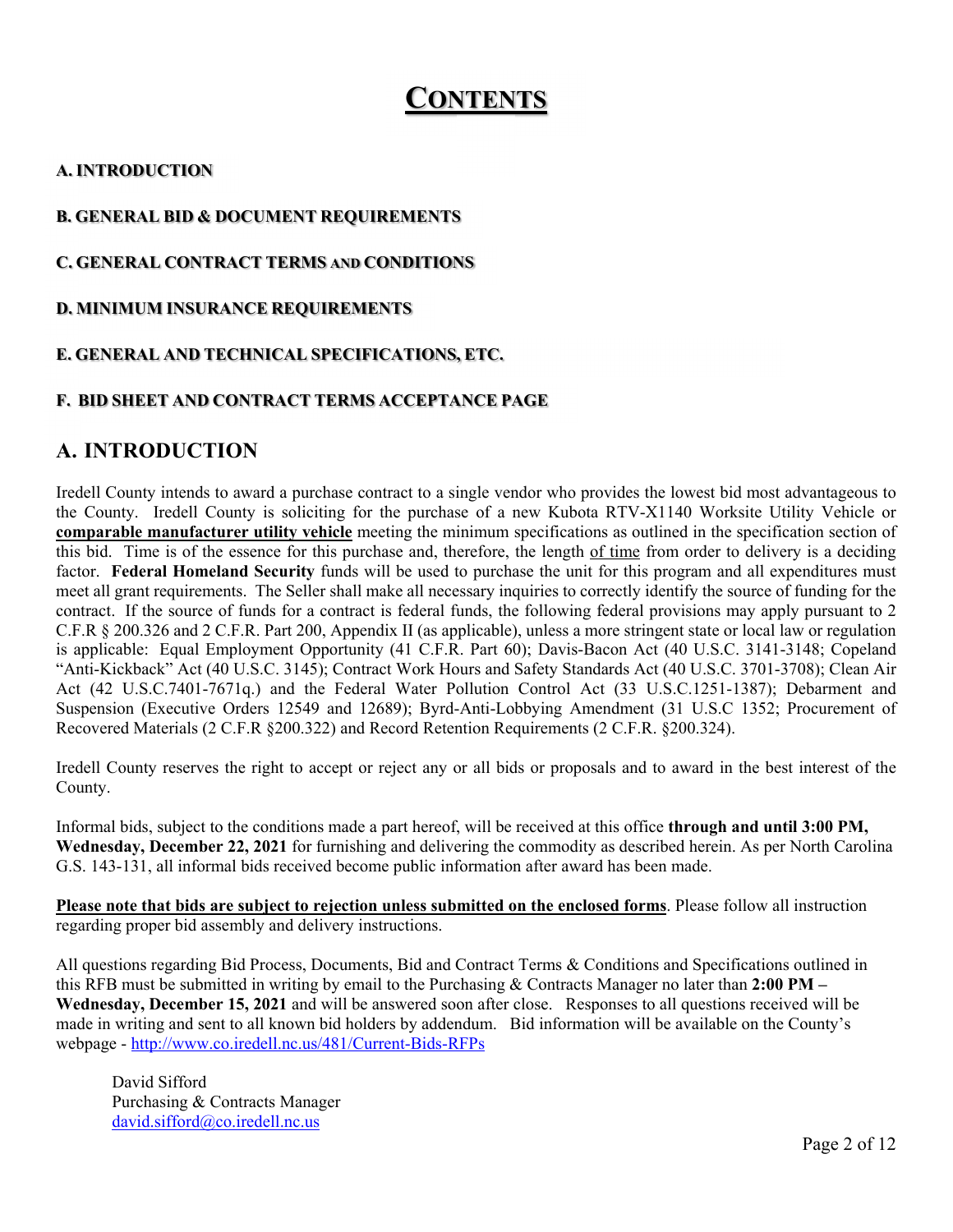#### **SCHEDULE OF EVENTS**:

| 12/9/2021  | <b>Bid Release</b>                                    |
|------------|-------------------------------------------------------|
| 12/15/2021 | 2:00 PM, Last day to submit questions (send by email) |
| 12/22/2021 | 3:00 PM, Deadline for submitting Bids                 |

#### **B. GENERAL BID & DOCUMENT REQUIREMENTS**

All bidders submitting bids in relation to this request should familiarize themselves with the following general bid terms and conditions. Bidders not in compliance with these documents subject their bid proposals to rejection. Bid proposals must be submitted complete with all required signed documents, final pricing, signature pages, etc., at the time of submission. Iredell County reserves the right to request required information or clarification after bid opening, however the lack thereof may subject a bid to rejection.

It is the responsibility of all respondents to contact Iredell County prior to submitting a response to the RFB to ascertain if any addenda have been issued, and to obtain any and all addenda, execute them, and return addenda with their response to the RFB.

- 1. The bidder and/or bidders to whom the contract is awarded must comply with all aspects of this bidding process, which are designed to meet the requirements of North Carolina G.S. 143-128, 129 & 131, as amended and as appropriate, which govern bidding procedures for government construction projects in North Carolina.
- 2. Bids submitted in response to this request will be governed by N.C. General Statute, Iredell County Purchasing Ordinance and the general provisions outlined in this request.
- 3. Iredell County Government does not discriminate on the basis of race, color, sex, national origin, religion, age, or disability. Any contractors or vendors who provide services, programs or goods for Iredell County are expected to fully comply with the County's non-discrimination policy.
- 4. Iredell County reserves the right to accept or reject any or all bids, evaluate all bids, especially where there is a wide range in specifications, and make an award in the best interest of the County. Iredell County reserves the right to take exception to or waive any item in the bid.
- 5. **BID AND CONTRACT: Please Read Carefully:** Signed Proposals submitted in response to this Request for Bids will be evidence of acceptance of Iredell County's terms and conditions, including here by reference Iredell County's Purchase Order Terms and Conditions, and, combined with the terms and conditions set forth in this request for bid, make up the entirety of the contract to which Iredell County will be bound and will supersede, override and take precedence over any and all counter proposed terms and conditions presented in proposals and subsequent contracts. Bid proposals offered to the County contingent upon the County's acceptance of any counter-terms and conditions must clearly and obviously state that an exception is being taken and what that exception is. Such proposals *may* be considered during the bid review process but will remain subject to rejection at the sole discretion of Iredell County in favor of any bid containing conditions more favorable to the County. Iredell County accepts no counter terms/conditions unless specifically agreed upon in writing by both parties prior to contract award. **Regardless**, proposals taking total exception to Iredell County's terms and conditions and this bid document will be considered nonresponsive to this bid request and rejected as such. Iredell County reserves the right to accept or reject any or all bid proposals and will exercise that right when reviewing proposals containing any counter-proposed terms and conditions not favorable to the County.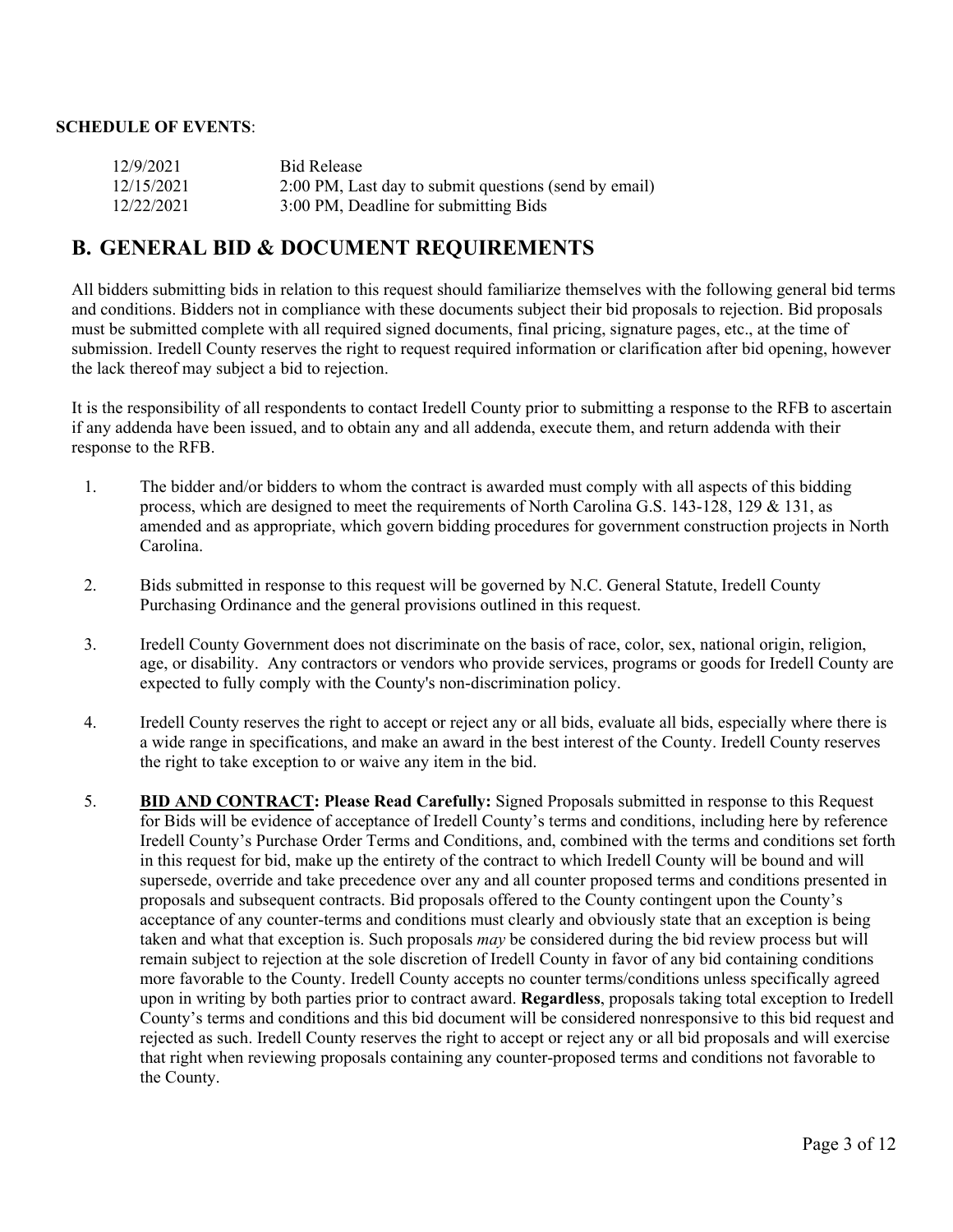- 6. **Bid Submissions, Bid Evaluation and Contract Award**: Bidders should be careful to submit a complete bid proposal. Bids will be evaluated based on a combination of criteria, with price being only one. When appropriate, product specifications will be used to evaluate product offered, installation, services, etc. All informal contracts for construction or repair work shall be awarded to the lowest responsible, responsive bidder, taking into consideration quality, performance, and the time specified in the bid for the performance of the contract. In making a determination of responsibility, Iredell County may use criteria such as:
	- Compliance with bid package requirement
	- Contractor's Qualifications
	- References
	- Financial ability
	- Insurance coverage
	- $\bullet$  Etc.
- 7. All bids must be accompanied by the vendor's proposed available delivery period or timeline.
- 8. OMISSIONS: Omission in this bid solicitation or technical specification of any provision herein described shall not be construed as to relieve the Contractor of any responsibility or obligation normally requisite to the complete and satisfactory delivery, installation, construction or satisfactory completion of this project.
- 9. All bid proposals must be written and submitted in the format prescribed by these documents, using the forms included. All bid proposals must be signed by an individual authorized to bind the contractor to a contract prior to submission. **Proposal Packages should include or cover the following elements:**
	- 1. Cover Letter or Cover Sheet identifying Vendor
	- 2. Completed technical specification check sheet
	- 3. Exceptions Taken Attachment must be clearly outlined
	- 4. Completed Bid form and Contract signature page ( must be signed by authorized agent)
- 10. Bid Proposal Sheets should clearly present the following information:
	- a. Project Name: **Bid #22-546-IP-FG-01 Utility Vehicle**

b. Delivery Schedule: Show Number of days following receipt of approved purchase order and approved submittals.

c. **Proposal must be signed by an individual authorized by the contractor to bind the company to a contract and must clearly show the individual's title, company name and date.** 

#### 11. **DELIVERY OF BIDS**:

#### \*\*\***Scanned bids may be sent electronically and WILL BE accepted** by email at david.sifford@co.iredell.nc.us

To be considered, bid proposals must be signed and complete, in 8-1/2 x 11 inch format. If hand delivered or sent by overnight courier, they should be stapled once, **and** include one (1) original signed and complete bid proposal in the same format.

#### MAILING INSTRUCTIONS:

US POSTAL SERVICE: Address bid envelope as shown below and mail in time to reach Purchasing Agent by deadline. Enclose the fully executed original bid document in the mailing envelope. Address envelope as shown below.

UPS, FEDEX, DHL or other carrier: Place the bid inside the carrier's envelope and address as below. HAND DELIVERY OR COURIER: Bids, addressed with either of the provided addresses, may be handdelivered directly to the Purchasing Division no later than 3:00 PM on the due date for bids. Arrive with plenty of time to have your bid stamped in before deadline.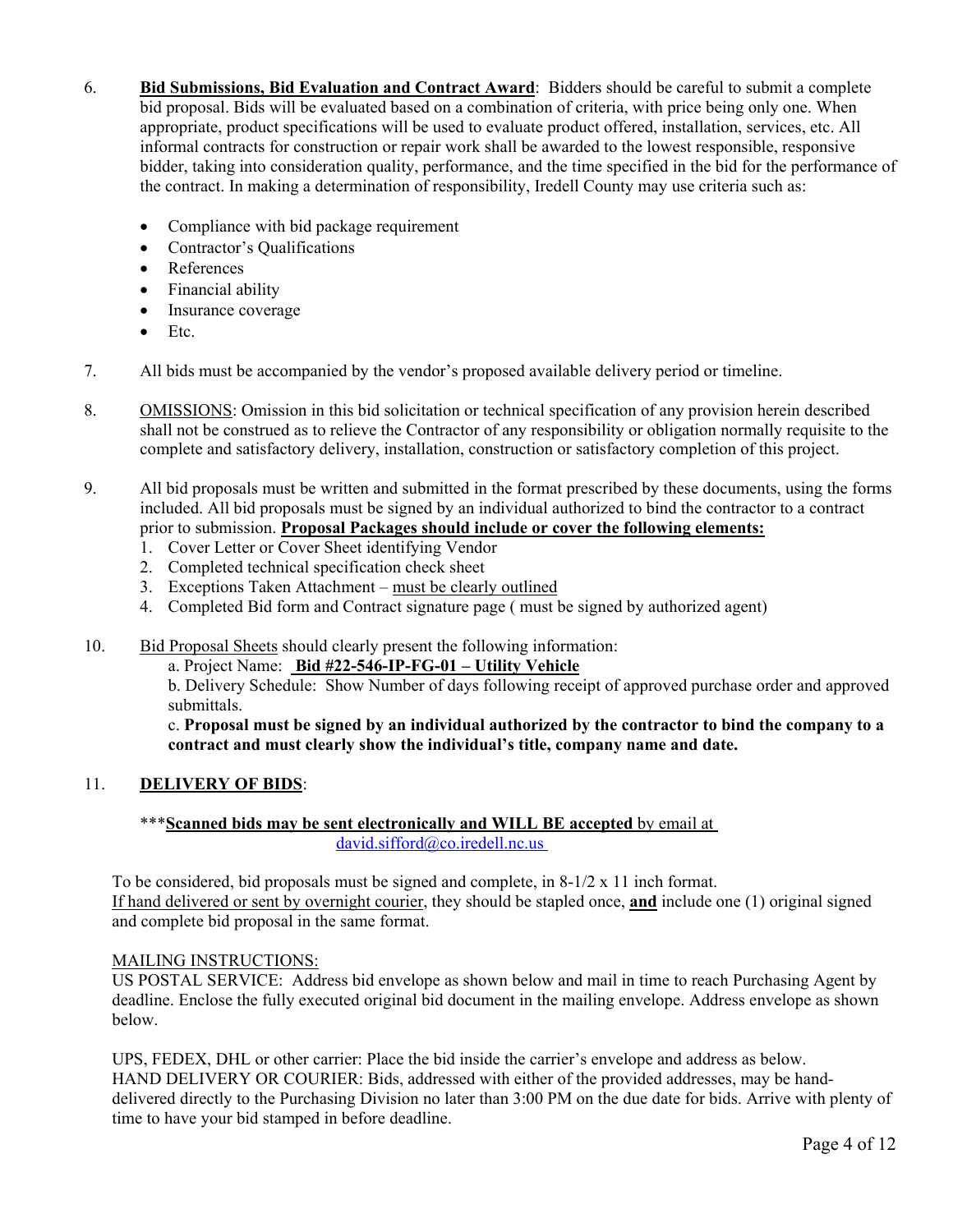In all cases and regardless of delivery method, delivery of bids to the Purchasing & Contracts Manager by the specified due date and time are the sole responsibility of the bidder. Bids not in the hands of the Purchasing  $\&$ Contracts Manager prior to the expiration date and time, regardless of reason, **will be rejected**.

| <b>DELIVERED BY US POSTAL SERVICE</b> | <b>DELIVERED BY ANY OTHER MEANS</b>  |
|---------------------------------------|--------------------------------------|
| BID# 22-546-IP-FG-01: Utility Vehicle | BID#22-546-IP-FG-01: Utility Vehicle |
| <b>Iredell County</b>                 | <b>Iredell County</b>                |
| Attn: David Sifford, Purchasing &     | Attn: David Sifford, Purchasing &    |
| <b>Contracts Manager</b>              | <b>Contracts Manager</b>             |
| P. O. Box 788                         | <b>200 South Center Street</b>       |
| Statesville, NC 28687                 | Statesville, NC 28677                |

Bid Packages will be accepted up to the day and time of bid deadline, which is scheduled for 3**:00 PM Wednesday, December 22, 2021.** By NC General Statute, Informal bids are not public knowledge until after award.

PROMPT DELIVERY OF BIDS TO IREDELL COUNTY IS THE SOLE RESPONSIBILITY OF THE BIDDER. BIDS RECEIVED AFTER THE BID DEADLINE, REGARDLESS OF REASON, WILL NOT BE CONSIDERED.

- 12. Mailed bids or bids sent by any delivery service in that service's envelope must be included in a separate envelope clearly marked as above and placed inside the mailing envelope.
- 13. Iredell County shall not be held responsible for nor will it pay any costs or expense associated with the preparation or submission of a bid proposal submitted in response to this solicitation, such expenses and costs being the sole responsibility of the bidder. Nothing in this solicitation or any response submitted pursuant to shall obligate Iredell County to award a contract to a bidder.
- 14. Bid Withdrawal or Correction: Bids may be withdrawn at any time prior to the deadline time. No bid may be withdrawn once the deadline for submitting bids has passed. A vendor may, within 72 hours of bid opening, in writing request their bid be withdrawn. Requests for withdrawal will be considered according to the North Carolina General Statute governing bidding and must, at a minimum, include substantiation that a verifiable and substantial calculation error has been identified. Request cannot be granted for errors in judgement. No person who requests withdrawal may correct or change their bid or be awarded a contract, regardless of their standing in the bid tabulation. In case of default of an awarded contractor, Iredell County may procure the articles and/or services from other sources and may hold the defaulting contractor responsible for any excess cost occasioned thereby.
- 15. PAYMENT: **Unless other arrangements are made between Iredell County and the Vendor, full payment will be made by check within thirty-days after receipt and final inspection and notification of acceptance is given to Iredell County.** Once proof of acceptance is received, the Iredell County Purchasing Specialist or other authorized County staff will code, sign and process an original invoice for payment. No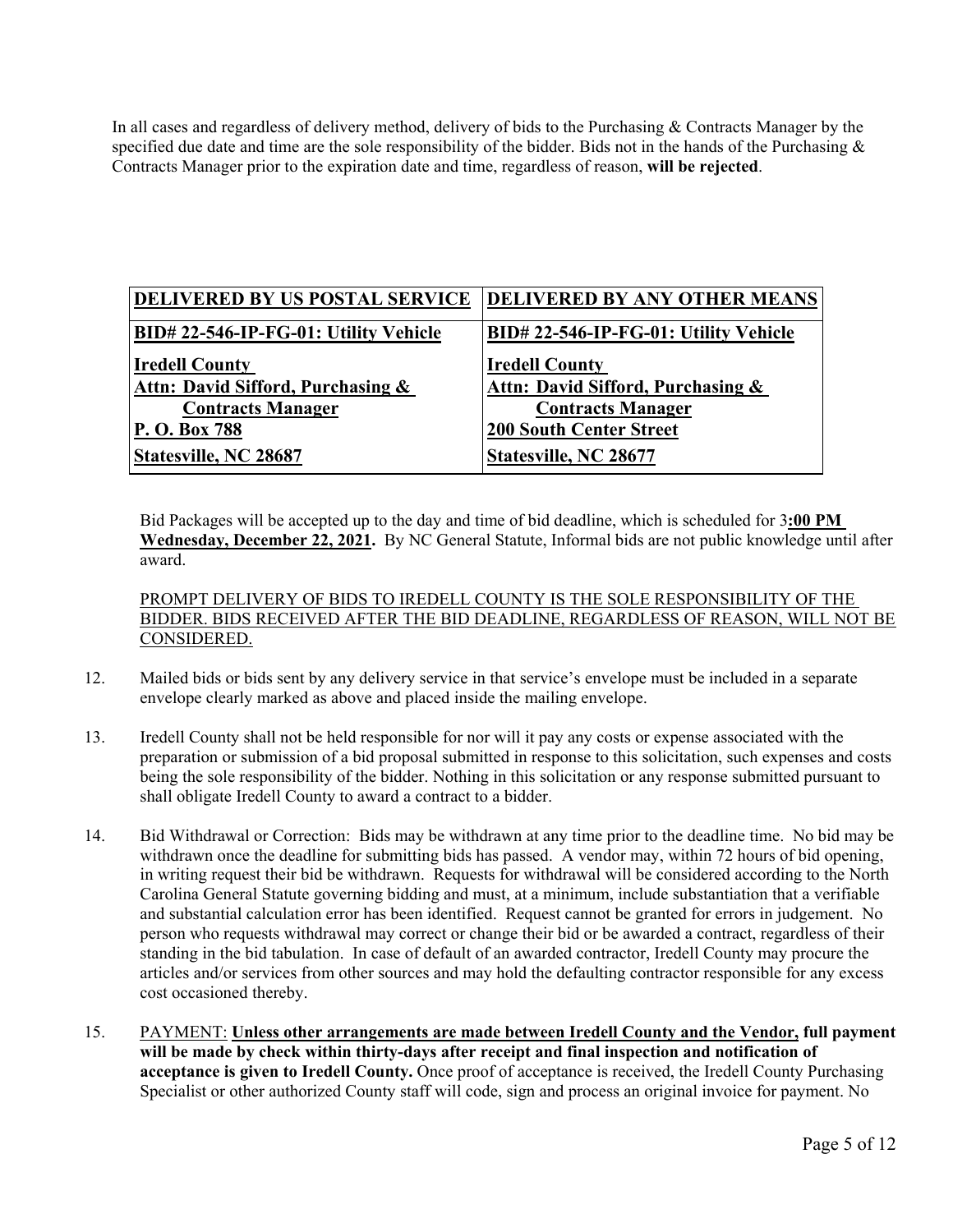payment will be made until contractor completes all delivery and paperwork or other provisions or responsibilities as agreed upon prior to project start and corrected any deficiencies found.

- 16. TAXES: It is Iredell County policy that no contract will be awarded to a contractor or vendor that is delinquent in paying Iredell County property taxes. In the event the lowest, responsive bidder is found delinquent, Iredell County reserves the right to a) reject said Contractor's bid as not responsible, (b) withhold award until taxes are paid in full, (c) withhold unpaid property taxes from all amounts payable from the resulting contract or (d) take any other actions deemed necessary by the County. Regardless, project award and start will not be postponed to accommodate delinquent contractor.
- 17. Iredell County requires that all contractors performing work on County property maintain minimum insurance coverage as outlined in **Minimum Insurance Requirements & Risk Control** below. Acceptance of Iredell County's insurance and risk requirements *is a requisite* for award. Do not make changes to or take exception to these insurance and risk requirements. Bids offered contingent on any change or exception taken to this requirement will be deemed both non-responsive to this bid solicitation's requirements and specifications and not responsible. Such offers will be rejected.
- 18. **Terms & Conditions Acceptance:** By submitting a signed proposal in response to this solicitation, the individual is verifying that he/she is a duly authorized representative of the company and is able to legally bind the company to this agreement. Signature also denotes agreement that the terms and conditions of this bid shall override all other terms and conditions, regardless of form or delivery.

## **C. GENERAL CONTRACT TERMS AND CONDITIONS**

- 1. DEFAULT**:** In case of default by the awarded contractor, Iredell County may procure the articles or services from other sources and hold the bidder responsible for any excess cost occasioned thereby. In addition, in the event of default by the contractor under this contract, Iredell County may immediately terminate for cause all existing contracts between Iredell County and the vendor and de-bar the vendor from doing future business with the County. These in addition to any and all remedies provided by law.
- 2. SITUS: The place of this contract, its situs and forum, shall be North Carolina, where all matters, whether sounding in contract or tort, relating to its validity, construction, interpretation and enforcement shall be determined.
- 3. GOVERNING LAWS: This contract is made under and shall be governed and construed in accordance with the laws of the State of North Carolina.
- 4. PERMITS & INSPECTIONS: All Permits required by governing authorities shall be secured by contractor or contractor's agent. Proof of approved inspections for all required Permits relative to the Work shall be included with application for Final Payment.
- 5. PAYMENT TERMS: Payment terms are Net, not earlier nor later than, 30 days after receipt of correct invoice or acceptance of goods, whichever is later. Iredell County is responsible for all payments to the contractor under the contract.
- 6. AFFIRMATIVE ACTION: The contractor will take affirmative action in complying with all Federal and State requirements concerning fair employment and employment of people with disabilities, and concerning the treatment of all employees without regard to discrimination by reason of race, color, religion, sex, national origin or disability.
- 7. CONDITION AND PACKAGING: Unless otherwise provided by special terms and conditions or specifications, it is understood and agreed that any item offered or shipped pursuant to this project has not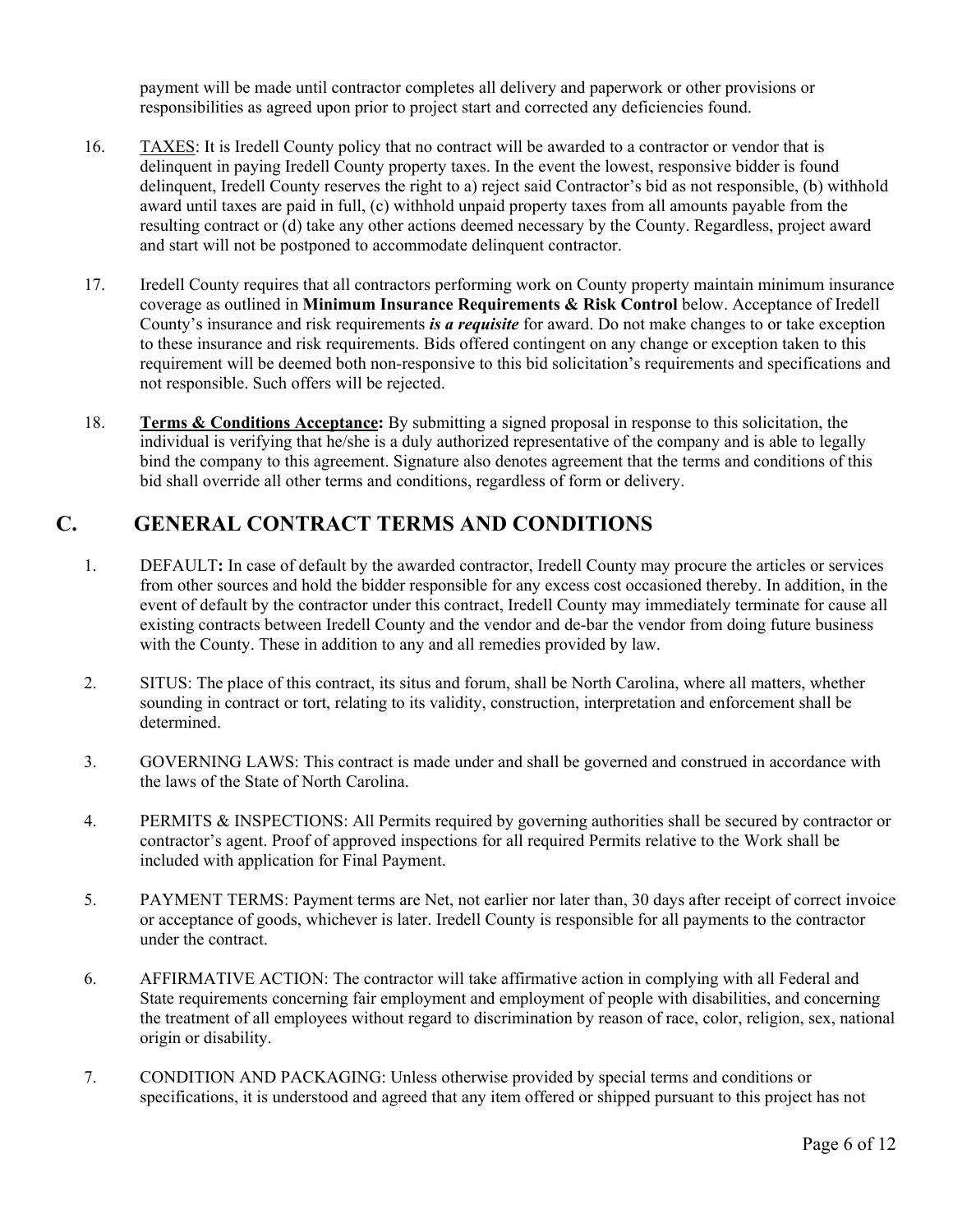been sold or used for any purpose and shall be in new condition. All containers and packaging shall be suitable for handling, storage or shipment.

- 8. PATENT: The contractor shall hold and save Iredell County, its officers, agents and employees, harmless from liability of any kind, including costs and expenses, on account of any copyrighted material, patented or unpatented invention, articles, device or appliance manufactured or used in the performance of this contract, including use by the government.
- 9. ADVERTISING: Contractor agrees not to use the results of this RFB or any resulting contract or the name of Iredell County as part of any commercial advertising.
- 10. ASSIGNMENT: No assignment of the contractor's obligations or the contractor's right to receive payment hereunder shall be permitted. However, upon written request approved by the issuing purchasing authority and solely as a convenience to the contractor, Iredell County may:

a. Forward the contractor's payment check directly to any person or entity designated by the contractor, and

b. Include any person or entity designated by contractor as a joint payee on the contractor's payment check. In no event shall such approval and action obligate Iredell County to anyone other than the contractor and the contractor shall remain responsible for fulfillment of all contract obligations.

- 11. GENERAL INDEMNITY: The contractor shall hold and save Iredell County, its officers, agents, and employees, harmless from liability of any kind, including all claims and losses accruing or resulting to any other person, firm, or corporation furnishing or supplying work, services, materials, or supplies in connection with the a firm, or corporation that may be injured or damaged by the contractor in the performance of this contract and that are attributable to the negligence or intentionally tortious acts of the contractor provided that the contractor is notified in writing within 30 days that Iredell County has knowledge of such claims. The contractor represents and warrants that it shall make no claim of any kind or nature against Iredell County's agents who are involved in the delivery or processing of contractor goods to Iredell County. The representation and warranty in the preceding sentence shall survive the termination or expiration of this contract.
- 12. E-VERIFY: E-Verify is the federal E-Verify program operated by the United States Department of Homeland Security used to verify the work authorization of newly hired employees pursuant to federal law. Article 2, Chapter 64 of the North Carolina General Statutes requires that all employers doing business in the state of North Carolina, who employ 25 or more employees in this State, use E-verify to verify the work status of newly hired employees. Additionally, North Carolina General Statute 153A-449 states that "Contractors Must Use E-Verify. - No county may enter into a contract unless the contractor and the contractor's subcontractors comply with the requirements of Article 2 of Chapter 64 of the General Statutes."

Therefore, as a condition of payment under this contract, the seller or vendor agrees to and must comply with Article 2 of chapter 64, as well as take measures to ensure that any subcontractor performing work for the Vendor under this contract complies with the provisions of this statute. By submitting a signed offer in response to this solicitation, seller or Vendor verifies compliance with the requirements of Article 2 of Chapter 64 of the North Carolina General Statutes. Upon request of the Iredell County, Vendor shall verify, by affidavit, compliance of the terms of this section.

The seller and/or vendor acknowledges that payment by the County is conditioned upon the vendor's, or its subcontractor's, compliance with Article 2 of Chapter 64. Failure to comply may render any contract with the County void and unenforceable.

13. **IRAN Divestment Act** (N.C.G.S. 147 Article 6E) prohibits state agencies and local governments from entering into contracts with entities that the North Carolina State Treasurer has determined are engaged in certain investment activities in the Iranian energy sector.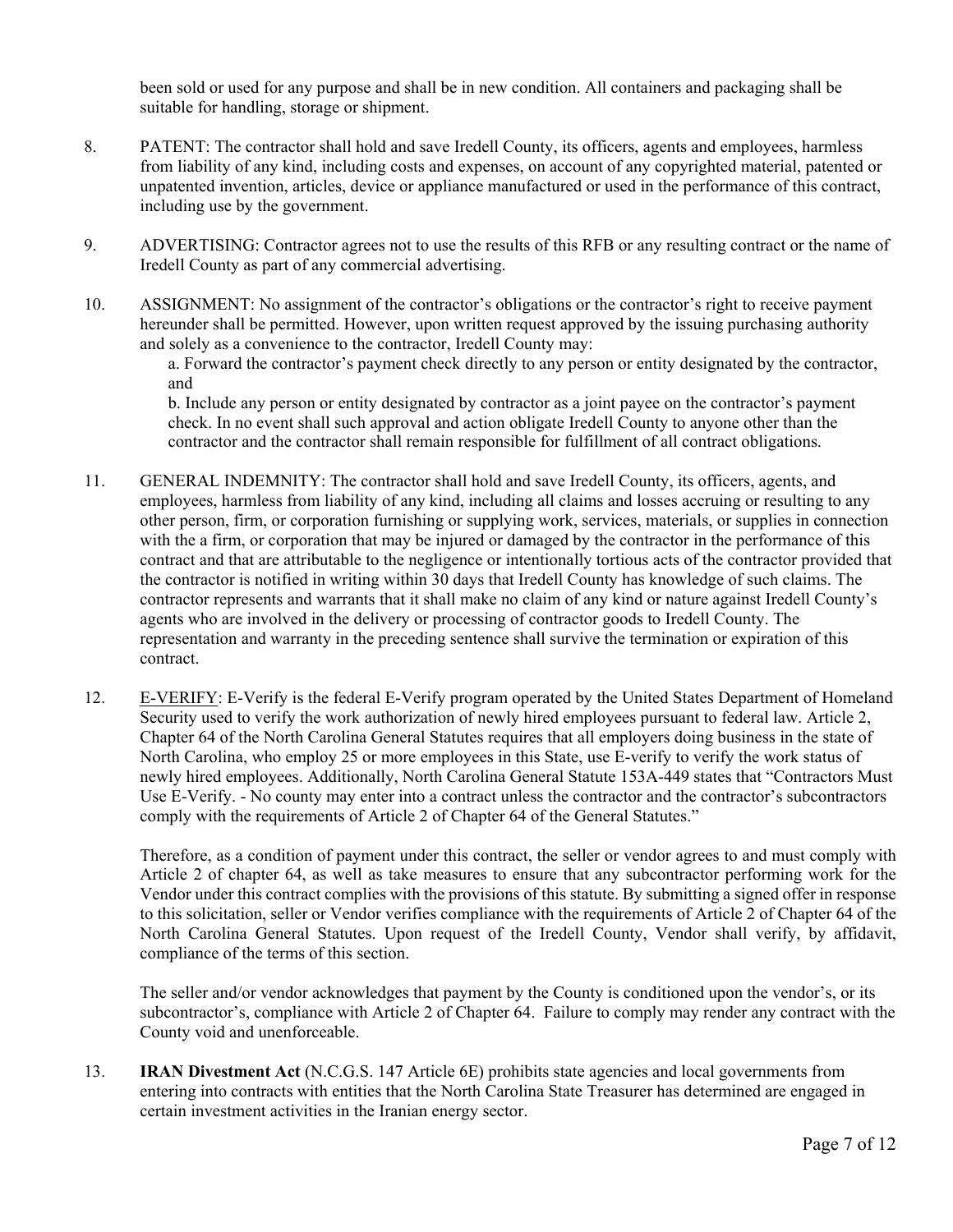The Article requires the State Treasurer's Office to publish a list of entities it has identified as investing in the Iranian energy sector and update the list every 180 days. This list can be found at https://www.nctreasurer.com/inside‐the‐department/OpenGovernment/Pages/Iran‐Divestment‐Act‐ Resources.aspx. An entity identified on the Treasurer's list (called the "Final Divestment List") is prohibited from contracting with state agencies and local governments. In addition, all entities contracting with the State and local governments are prohibited from subcontracting with any entity included on the Final Divestment List. Contracts entered into with an entity included on the Final Divestment List are rendered void by operation of the statute.

Submission of a signed Bid in response to this solicitation indicates contractor's understanding of the requirements of this act and will serve as certification by the individual signing that the entity is not included on the Final Divestment List and they are prohibited from subcontracting with any entity included on the Final Divestment List. Any contract entered into with an entity included on the Final Divestment List is void and government entities in North Carolina are not authorized to issue payment for such a contract.

14. **Divestment From Companies Boycotting Israel Act** (NC G.S. 147, Article 6G) prohibits state agencies and local governments from entering into contracts costing over \$1,000.00 with any entity that the North Carolina State Treasurer has determined boycotts or is involved in a boycott of Israel.

The Article requires the State Treasurer's Office to publish a list of entities it has determined boycotts or is involved in a boycott of Israel and update the list at least annually. An entity identified on the Treasurer's list (called the "Final Divestment List") is prohibited from contracting with state agencies and local governments. Contracts entered into with an entity included on the Final Divestment List are rendered void by operation of the statute.

15. TERMINATION: Iredell County may terminate this contract for cause if the contractor fails to perform according to the contract provisions or original offer or for convenience when there has been a change in program requirements or inadequate funding.

# **D. MINIMUM INSURANCE REQUIREMENTS**

Iredell County requires that all contractors performing site preparation, paving, installation, construction, repairs or renovations on County property shall provide insurance certificates to the County naming Iredell County as secondary insured. The contractor shall procure, maintain and provide proof of insurance coverage for injuries to persons and/or property damage as may arise from, or in conjunction with, the work performed on behalf of the county by the contractor, his agents, representatives, employees or subcontractors. Proof of coverage as contained herein shall be submitted **prior to the commencement of work** and the contractor shall maintain such coverage for the duration of the contract period.

Minimum Insurance Coverage Limits:

- General Liability: \$2,000,000 combined single limits, \$1,000,000 annual aggregate (\$1,000,000 products and completed operations aggregate)
- Automobile Liability: \$1,000,000 combined single limits, \$1,000,000 annual aggregate. Workers Compensation: **Workers Compensation is required by all contractors or subcontractors regardless of the number of employees.**
- Builders Risk: Contractor to decide amount of coverage needed for the project materials.

The contractor's insurance shall be primary over any applicable insurance or self-insurance maintained by the County.

The contractor shall provide 30 days written notice to the County before any cancellation, suspension, or void of coverage in whole or part, where such provision is reasonable.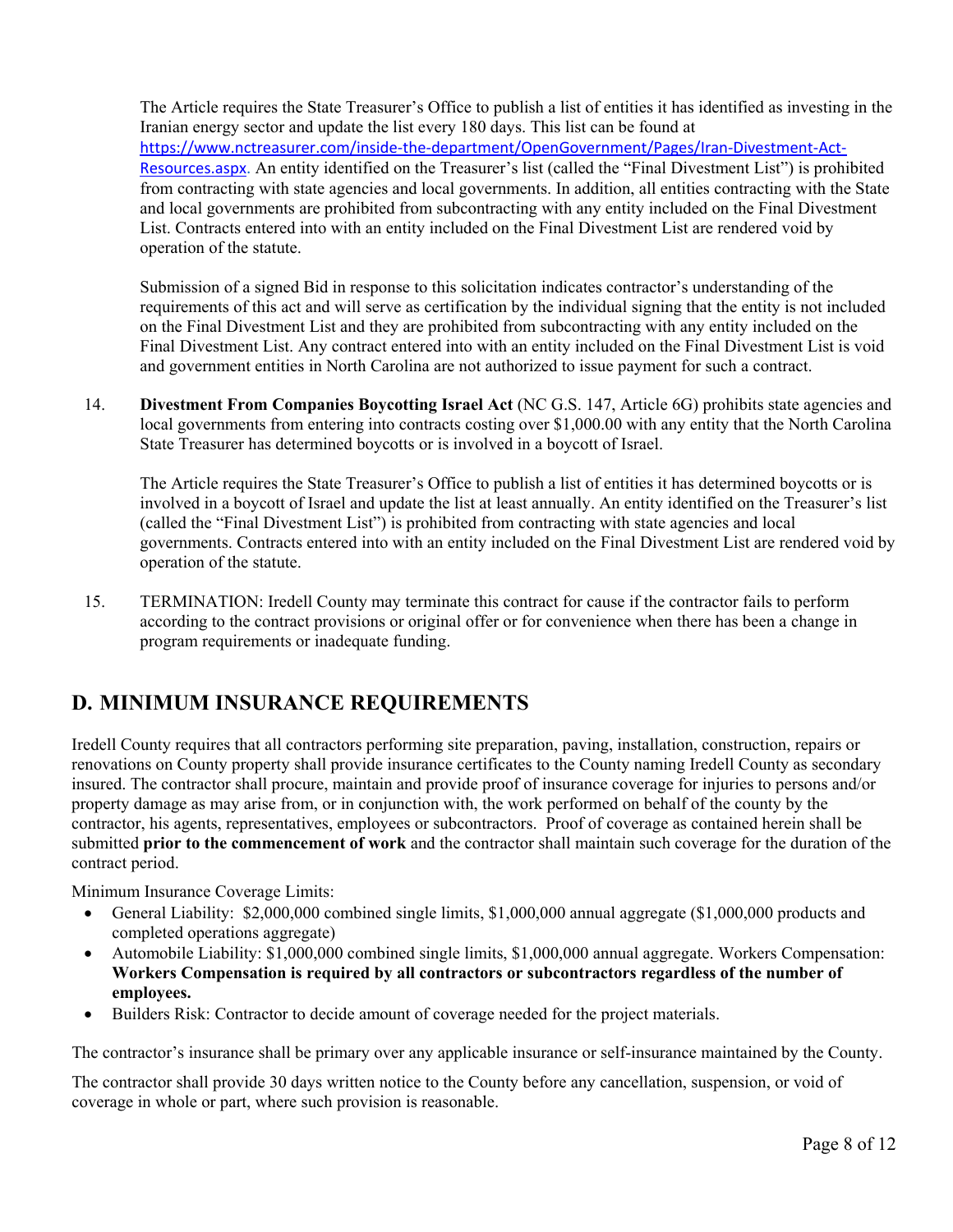All coverage for subcontractors of the contractor shall be subject to all of the requirements stated herein.

Failure to comply with any reporting provisions of the policy(s) shall not affect coverage provided the County, it officers/officials, agents, employees and volunteers.

The insurer shall agree to waive all rights of subrogation against the County, its officers/officials, agents, employees or volunteers for any act, omission or condition of premises which the parties may be held liable by reason of negligence.

The contractor shall furnish the County certificates of insurance including endorsements affecting coverage. The certificates are to be signed by a person authorized by the insurance company(s) to bind coverage on its behalf.

All insurance shall be placed with insurers licensed for business in North Carolina and maintaining an A.M. Best rating of no less than A-.

All insurance policies shall be in effect for the duration of the project and shall be written on an occurrence Basis. No claims-made policies will be accepted.

The Contractor shall indemnify and hold harmless the County of Iredell, its officers/officials, agents, employees and volunteers from and against all claims, damages, losses and expenses including attorney's fees arising out of or resulting from the performance of the work, provided that any such claim, damage, loss or expense (1) is attributable to bodily injury, sickness, disease, or death, or to injury to or destruction of tangible property (other than work itself) including the loss of use resulting therefrom, and (2) is caused in whole or part by any negligent act or omission of the Contractor, any subcontractor, anyone directly or indirectly employed by any of them or anyone for whose acts any of them may be liable, regardless of whether or not it is caused in part by a party indemnified hereunder.

#### **RISK CONTROL**

The Contractor shall be required to comply with all federal, state, and local laws, regulations, and industry standard, or practices regarding safety of employees, the general public, and protection of physical property.

All subcontractors shall be subject to the same requirements.

The Contractor shall be responsible for self-inspection, as well as the inspection of all subcontractors to ensure compliance.

Any inspection of the operations of the Contractor or any subcontractor by the County or by any agent, employee or official of the County shall be done so to ensure compliance to the contract only. No inspection should be construed as a warranty of the operations of contractors and subcontractors.

The Contractor shall be solely responsible for the inspection and compliance of all operations.

The County maintains the right to require the Contractor to take corrective action regarding any hazard or potential hazard identified either by the Contractor or the County.

Failure to comply with these requirements or take any necessary corrective action may constitute reason for cancellation of the contract.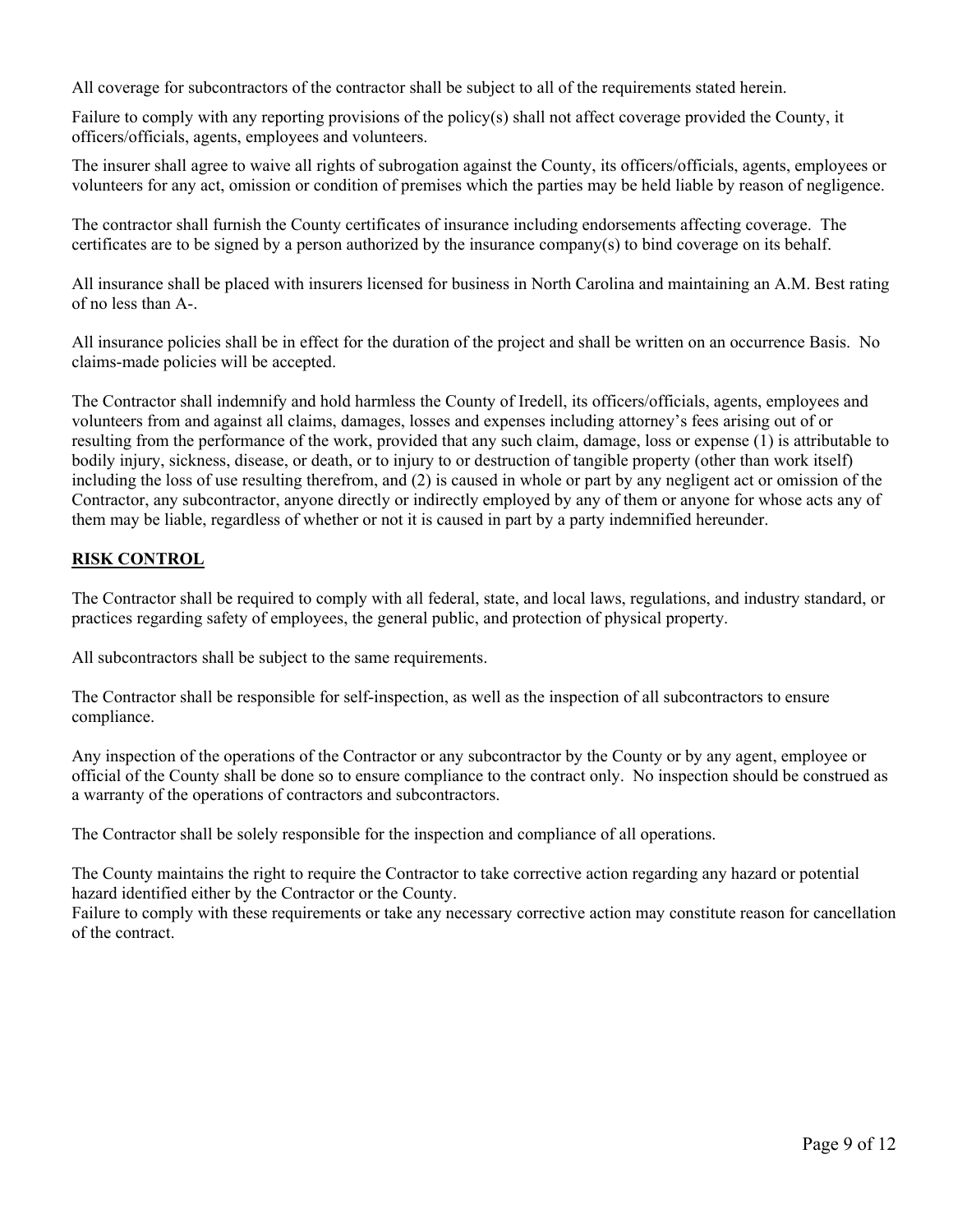# **E. GENERAL AND TECHNICAL SPECIFICATIONS**

**Transportation Charges:** All bids and prices for items are to include vendor delivery of vehicle, **FOB Destination, Iredell County Emergency Management, Attn: Kent Greene, 404 Bristol Dr, Statesville, NC 28677.** No additional charges will be made to or paid by Iredell County

**Taxes:** Please note that Iredell County is not sales tax exempt. However, sales taxes are not to be included in the "total" price amount and will not be encumbered on a purchase order resulting from this solicitation. However, sales taxes are to be calculated and indicated on a separate line and are to be charged on final invoice.

Iredell County is responsible for title and tagging its fleet. MCO, odometer statement, damage disclosure and invoice must accompany the delivery of the vehicle. Do not include the cost of preparing these documents or tagging the vehicle on behalf of Iredell County. Do not include excise tax with the cost of the vehicle.

All proposed units must meet or exceed the specifications included in this document. Any and all exceptions taken shall be indicated and explained on a separate sheet. Pricing per unit as specified herein shall be all-inclusive as per the specifications noted in this general requirement.

Companies may provide a quote for each model year being requested. If providing a quote for an additional vehicle per any model year, please provide it as an alternate to the primary being submitted. Example: If providing two 2021 Vehicle Models, list your primary on the bid sheet and the second as an alternate on a separate sheet.

> If specifications seem to be written around a particular make/model, please bid equivalent \*\*\*Must include a picture of the vehicle and its detailed equipment list\*\*\*

Enter Yes or No if your unit does or does not comply with the specification noted. A "NO" answer will not, in and of itself eliminate the vehicle. However, in all cases, a "No" answer must be fully explained on a separate sheet noted "Exceptions Taken". Do not leave a "No" answer unexplained, Iredell County will consider exceptions only if clearly explained and will determine its validity for the purposes noted at its sole discretion.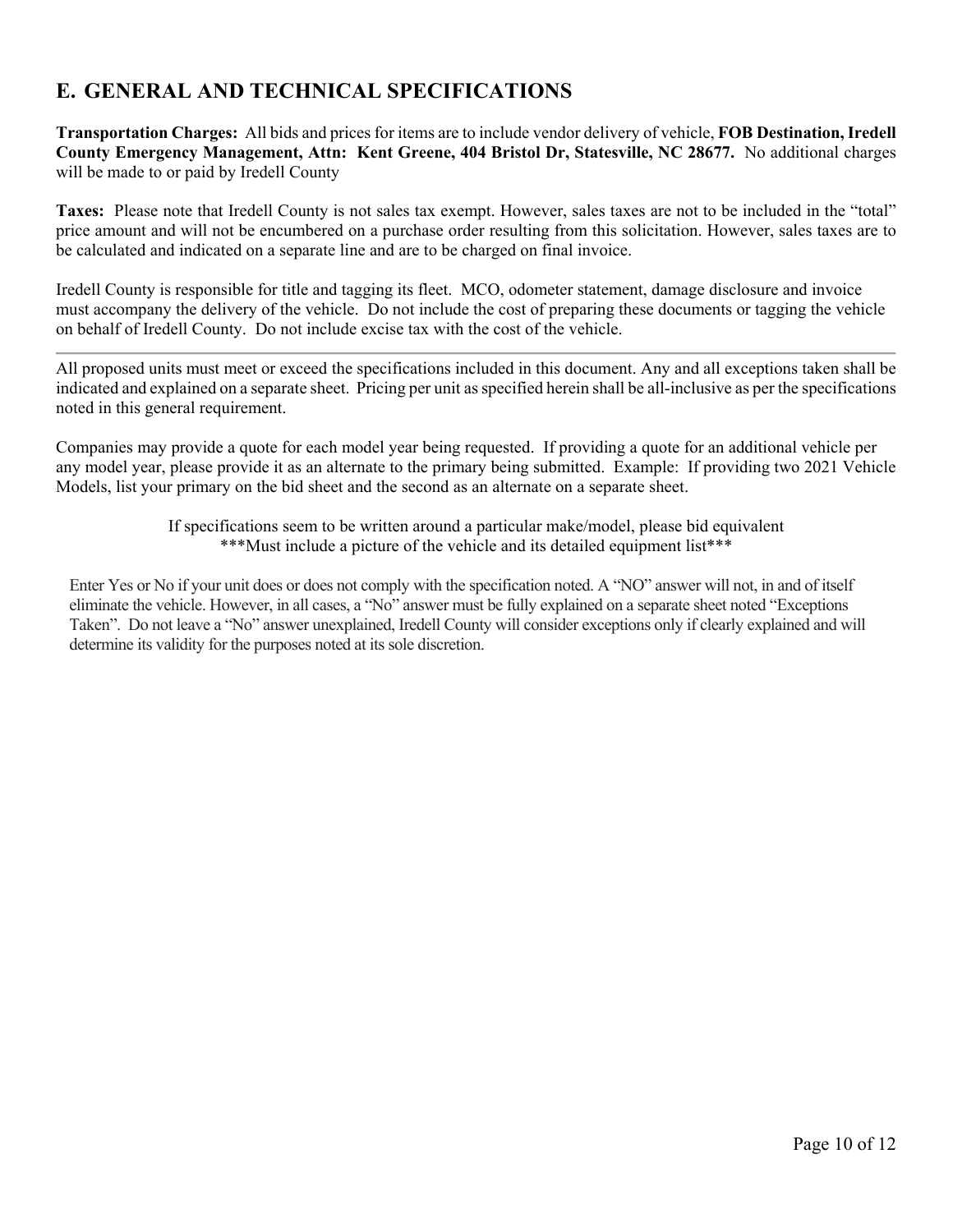# Kubota RTV-X1140 Worksite or comparable equivalent Complies Yes or No

| Includes all standard equipment as specified by the Mfr. per model being bid |  |  |
|------------------------------------------------------------------------------|--|--|
| 4-cycle Liquid Cooled Diesel Engine                                          |  |  |
| 24 HP                                                                        |  |  |
| Variable Hydro Transmission                                                  |  |  |
| Gears Hi-Lo Range, Forward, Reverse, Neutral                                 |  |  |
| Max Speed 25 MPH                                                             |  |  |
| 4 Wheel Drive                                                                |  |  |
| Power Steering                                                               |  |  |
| Disc Brakes                                                                  |  |  |
|                                                                              |  |  |
| Hand Operated Parking Brake                                                  |  |  |
| Independent Dual A-Arm Front Suspension                                      |  |  |
| Independent with Coil Over Shock Rear Suspension                             |  |  |
| Ground Clearance 11 inches                                                   |  |  |
| Two Halogen Lights                                                           |  |  |
| Seatbelts                                                                    |  |  |
| Tow Capacity 1300 lbs.                                                       |  |  |
| Payload Capacity 1629 lbs.                                                   |  |  |
| Removable Steel Dump Bed with Hydro Power Lift                               |  |  |
| 25 x 10-12, 4-ply Tires                                                      |  |  |
| Owner's Manual                                                               |  |  |
| Manufacturer's Warranty - Provide Details                                    |  |  |
|                                                                              |  |  |
|                                                                              |  |  |
|                                                                              |  |  |
|                                                                              |  |  |
|                                                                              |  |  |
|                                                                              |  |  |
|                                                                              |  |  |
|                                                                              |  |  |
|                                                                              |  |  |
|                                                                              |  |  |
|                                                                              |  |  |
|                                                                              |  |  |
|                                                                              |  |  |
|                                                                              |  |  |
|                                                                              |  |  |
|                                                                              |  |  |
|                                                                              |  |  |
|                                                                              |  |  |
|                                                                              |  |  |
|                                                                              |  |  |
|                                                                              |  |  |
|                                                                              |  |  |
|                                                                              |  |  |